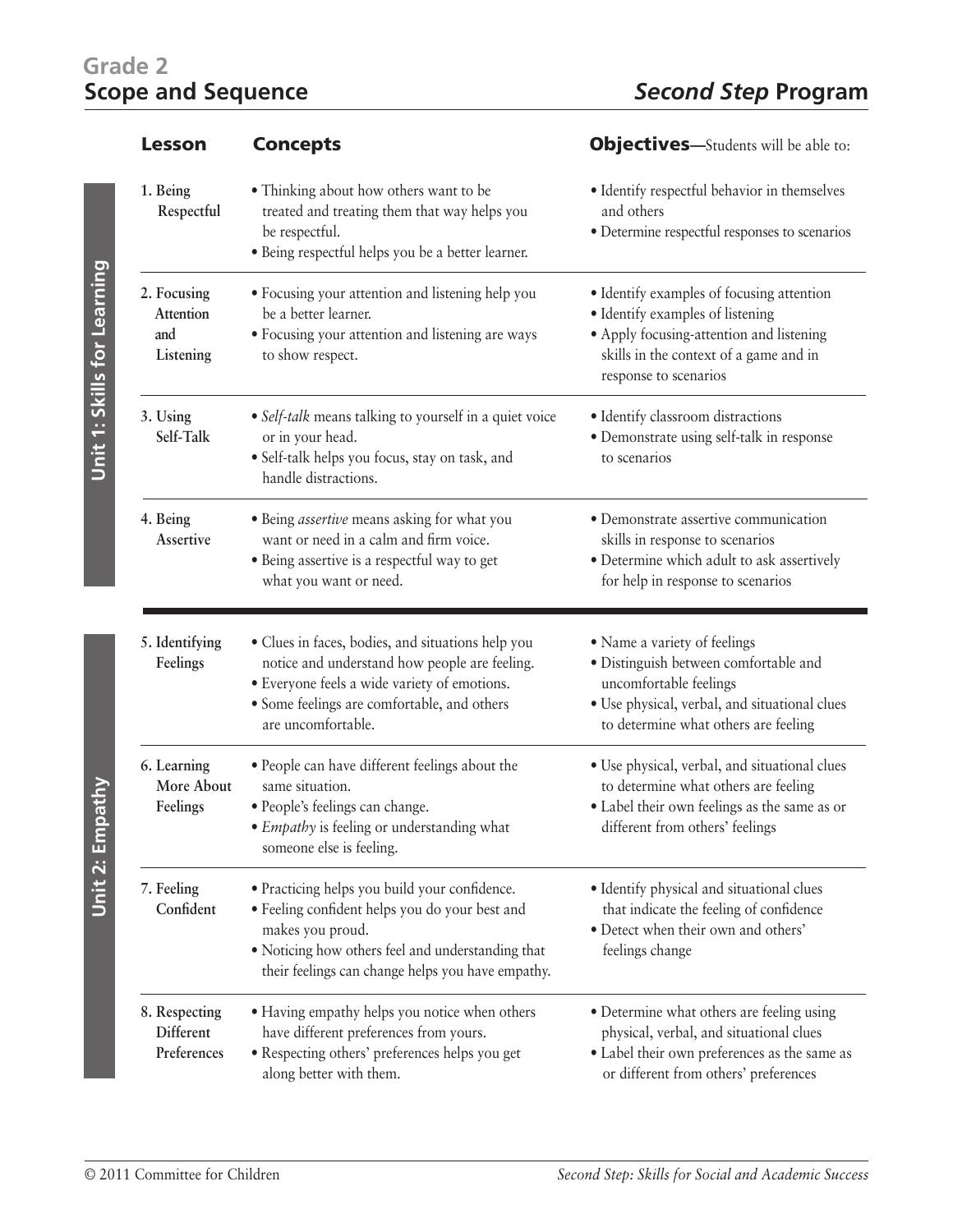## **Grade 2**

| <b>Lesson</b>                             | <b>Concepts</b>                                                                                                                                                                                                                                                                      | <b>Objectives</b> —Students will be able to:                                                                                                                      |
|-------------------------------------------|--------------------------------------------------------------------------------------------------------------------------------------------------------------------------------------------------------------------------------------------------------------------------------------|-------------------------------------------------------------------------------------------------------------------------------------------------------------------|
| 9. Showing<br>Compassion                  | • Noticing and understanding what someone<br>is feeling helps you have empathy.<br>. When you have empathy for someone, you<br>can show your care and concern by saying<br>something kind or doing something to help.<br>• Showing care and concern is called<br>showing compassion. | • Determine what others are feeling using<br>physical, verbal, and situational clues<br>· Identify ways to show compassion for<br>others in response to scenarios |
| 10. Predicting<br>Feelings                | • Accidents happen.<br>• If something happens to you by accident,<br>think about how it could have been an accident<br>and find out more information.<br>• If you do something by accident, think about<br>how the other person feels, apologize, and<br>offer to help.              | • Predict others' feelings in response<br>to scenarios<br>· Offer possible reasons for others' actions<br>and feelings in response to scenarios                   |
| 11. Introducing<br>Emotion<br>Management  | • When you feel strong feelings, it's hard to<br>think clearly.<br>· Focusing attention on your body gives<br>you clues about how you're feeling.<br>• Thinking about your feelings helps the<br>thinking part of your brain get back in control.                                    | • Identify physical clues that can help<br>them name their own feelings                                                                                           |
| 12. Managing<br>Embarrass-<br>ment        | · Using a stop signal and naming your feeling<br>are the first two Calming-Down Steps.                                                                                                                                                                                               | · Identify the first two Calming-Down Steps<br>· Demonstrate first two Calming-Down<br>Steps in response to scenarios                                             |
| 13. Handling<br>Making<br><b>Mistakes</b> | · Everyone makes mistakes, but if you're feeling<br>strong feelings, it's important to calm down.<br>· Making mistakes helps you learn, because mis-<br>takes show you what you need to practice more.<br>• You can use belly breathing to calm down.                                | • Demonstrate correct belly-breathing technique<br>· Use belly breathing to calm down<br>in response to scenarios                                                 |
| 14. Managing<br>Anxious<br>Feelings       | • Negative self-talk can make strong feelings<br>even stronger.<br>· When you feel really worried and anxious<br>about something, calming down helps.<br>· Using positive self-talk can help you calm down.                                                                          | • Generate positive self-talk they can use<br>to calm down in response to scenarios<br>• Use positive self-talk to calm down in<br>response to scenarios          |
| 15. Managing<br>Anger                     | · Everyone feels angry sometimes, but hurting<br>other people's feelings or bodies is not okay.<br>• It's important to calm down angry feelings so<br>you don't do something hurtful.<br>• Being assertive is a respectful way to get<br>what you want or need.                      | • Use counting to calm down in response<br>to scenarios<br>• Use assertive communication skills to<br>get what they want or need in response<br>to scenarios      |